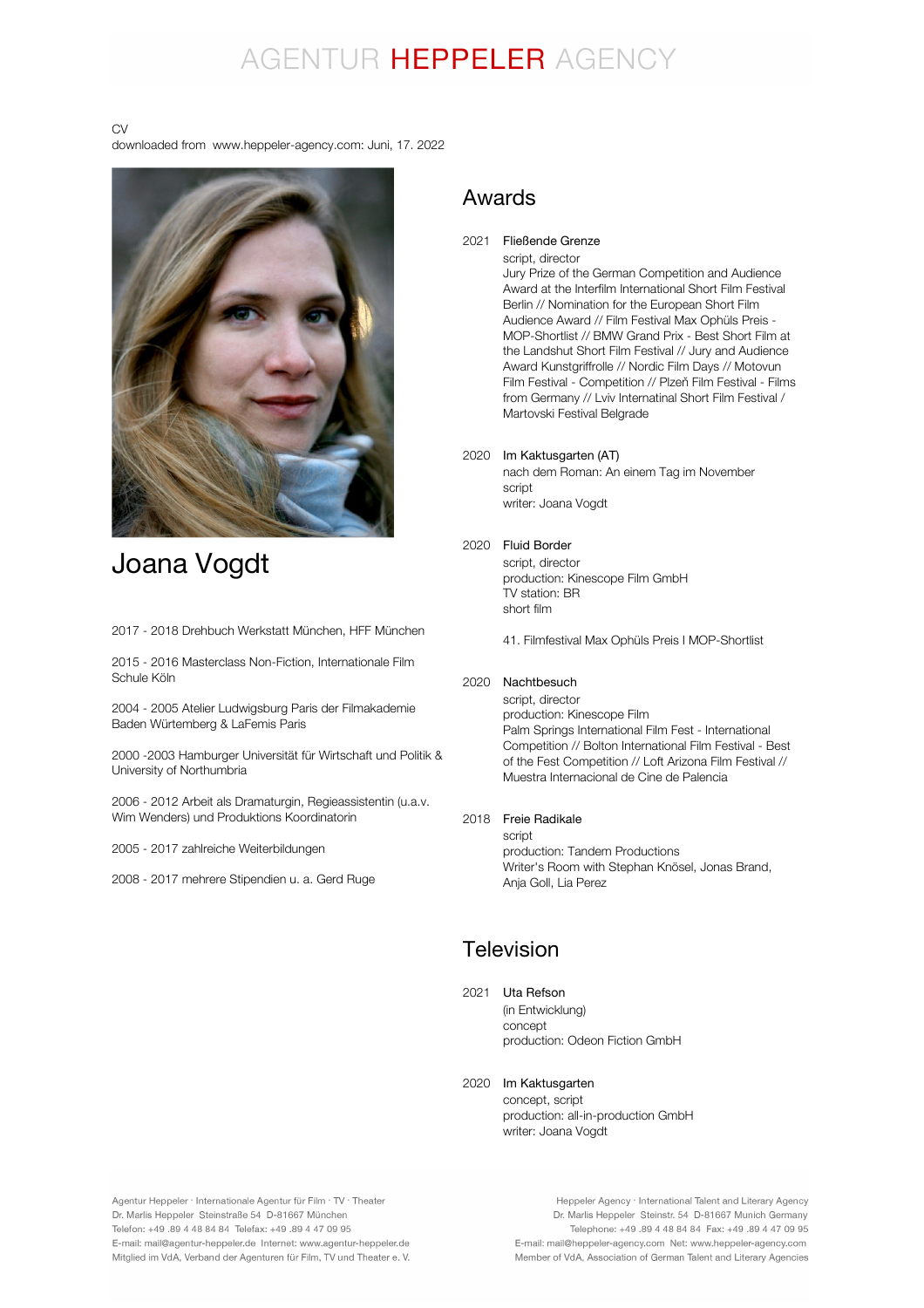## Joana Vogdt

 $C<sub>N</sub>$ 

2019 Katharsis concept production: Tandem Productions 2019 Gleißendes Licht WT: Porta Rossa concept production: Tandem Productions Writer´s room: Anja Goll, Jonas Brand, Lia Perez, Joana Vogt 2018 Freie Radikale script production: Tandem Productions Writer's Room with Stephan Knösel, Jonas Brand, Anja Goll, Lia Perez 2016 KurzSchlus - Zoom: DEFA Filme Die Frauen am Bauhaus script, director production: Jyoti Film 2016 KurzSchlus - Zoom: DEFA Filme Hommage: Wim Wenders zum 70. Geburtstag script, director production: Kontrasfilm TV station: ARTE 2016 KurzSchlus - Zoom: DEFA Filme Hommage: Wim Wenders zum 70. Geburtstag script, director production: Kontrasfilm TV station: ARTE 2015 KurzSchlus - Zoom: DEFA Filme Hommage: Wim Wenders zum 70. Geburtstag script, director production: Kontrastfilm TV station: ARTE 2015 KurzSchlus - Zoom: DEFA Filme script, director production: AVE Fernsehproduktion TV station: ARTE 2015 KurzSchlus - Zoom: DEFA Filme Bedrohte Exoten: Papageien script, director production: AVE Publishing GmbH & Co. KG TV station: ARTE TV-magazine 26 min 2015 KurzSchlus - Zoom: DEFA Filme

Gesund vom Meer ins Aquarium script, director production: AVE Publishing GmbH & Co. KG TV station: ARTE TV-magazine 26

- 2015 KurzSchlus Zoom: DEFA Filme script, director production: AVE Fernsehproduktion TV station: ARTE
- 2014 KurzSchlus Zoom: DEFA Filme 14. Film Festival goEast script, director production: Konstrastfilm TV station: ARTE TV-magazine 5 min
- 2014 KurzSchlus Zoom: DEFA Filme 14. Film Festival goEast script, director production: Kontrastfilm .<br>TV station: ARTE TV-magazine 6 min
- 2014 KurzSchlus Zoom: DEFA Filme script, director production: AVE Fernsehproduktion TV station: ARTE
- 2014 KurzSchlus Zoom: DEFA Filme script, director production: AVE Fernsehproduktion TV station: ARTE
- 2010 KurzSchlus Zoom: DEFA Filme script, director
- 2013 production: Konstrastfilm TV station: ARTE
- 2010 KurzSchlus Zoom: DEFA Filme script, director
- 2013 production: AVE Fernsehproduktion TV station: ARTE
- 2010 KurzSchlus Zoom: DEFA Filme script, director
- 2013 production: AVE Fernsehproduktion TV station: ARTE TV-magazine 3-7 min

### **Commercial**

2016 KurzSchlus - Zoom: DEFA Filme Hommage: Wim Wenders zum 70. Geburtstag co-director production: Museum für Kunst und Gewerbe Hamburg director: Marcel Wehn